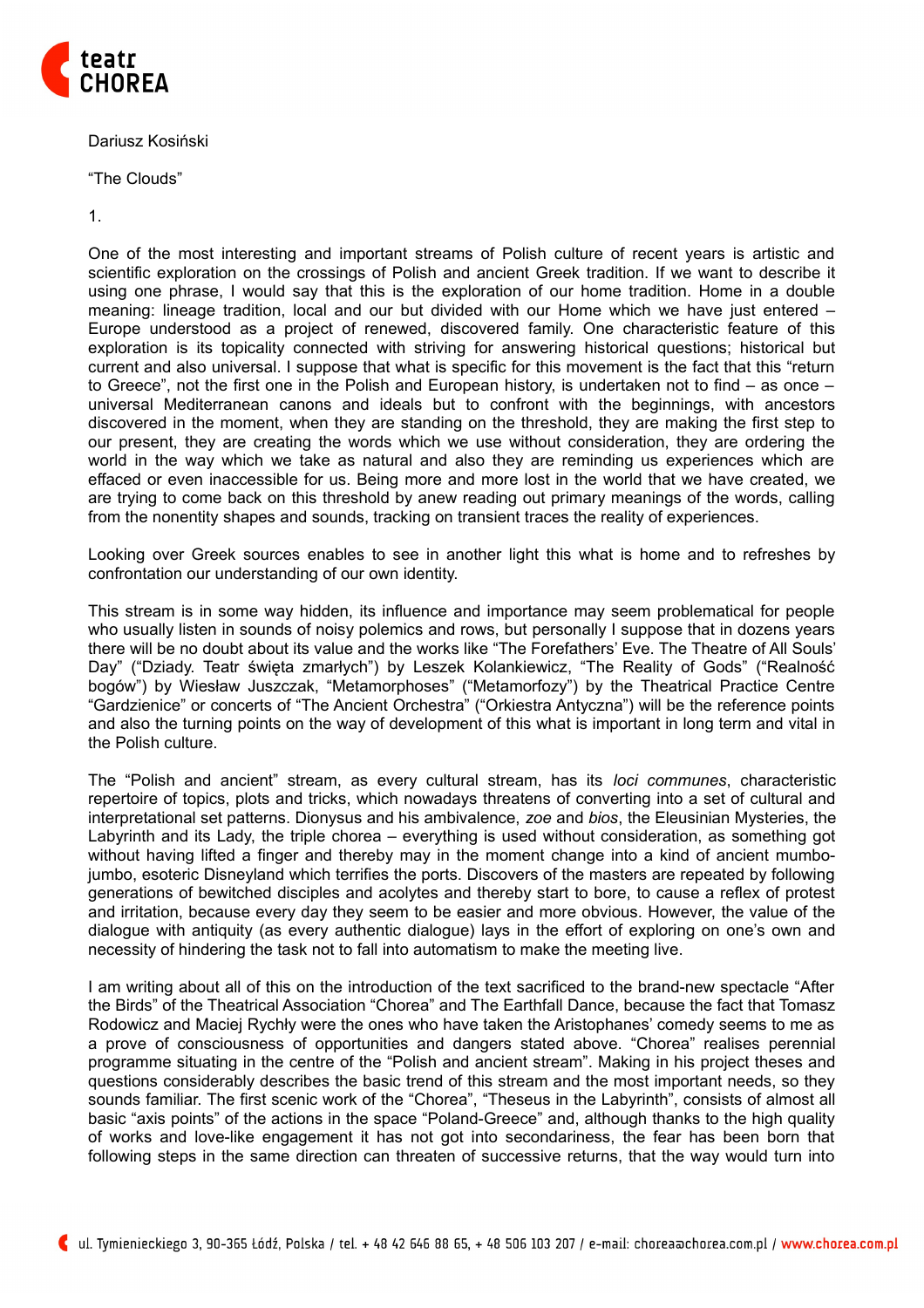

## taxing.

"After the Birds" one can heave a sigh of relief. "Chorea" has left the Labyrinth being stronger and renewed and then it has moved to another connection, the passage between antiquity and present day. As early as on the beginning of his fully individual way Tomasz Rodowicz and his team went away from this what can be seemed to be easy to this what is supposed to be extremely hard – the trial of building a live bridge between the present day and antiquity, the bridge laying not on the "esoteric and mystery" arches but on the centre of burning topicality. To contact the chorea with the front pages of the newspapers, antic theatre and headline news, not getting neither into coarseness of renewing by the flail (Kreon in a general uniform), nor into sociable-like disclosing the secrets of a dark alcove – that is the challenge; breakneck riding on a non-smoothed way.

## 2.

"After the Birds" is constructed as a multi-layer montage, for which totally different elements were used with full consciousness: words and situations taken from the Aristophanes' comedy "The Birds" (in the new translation by Janina Ławińska-Tyszkowska), ancient, folk and contemporary melodies and songs, also some composed by Maciej Rychły especially for the spectacle's needs, techniques of modern dance and move theatre and medial pictures of violence – icons of global madness and anger. Person experience of the creators of the spectacle and connected with them spectators' expectations have been mixed with the montage in a very deft and perfidious way. I supposed that those who have came to the Modern Theatre in Wrocław, where I have been watching the performance, in a majority know earlier actions of Rodowicz, Rychły and "The Ancient Orchestra", so they have undoubtedly waited for their recognising sign – ancient songs. As early as on the beginning their expectations have been satisfied – a dynamical fragment of the hymn for Apollo, the known from the "Metamorphoses" of Gardzienice song "Alla Latous…" resounds. It sounds loud and energetic and simultaneously dampen because it comes from a closed door. Rectangular scene, along longer sides of which spectators are sitting on ascending rows, stays in half-darkness, lightened only by the reflection which penetrates through partly glass door, put on the one of shorter sides under the wooden platform. Phosphorescence coming to our sphere of shadow is warm and sunny. It harmonises with the song which sounds happy and youthful. But we, who stays in half-silence and half-darkness have no direct access to none. Only reflection and echo remains with us. And painful nostalgia which reveals in the later part of the performance, when Tomasz Rodowicz, left for the moment on the scene by the chorus of the youth, looks on the closed door and the light which gushes through it.

However, the axis of the performance is not a nostalgia for the Greek "Golden Age" but – key point also for "The Birds" by Aristophanes – a trial to realise the dream revolved by people for millennia – dreams on the New Beginning, the island, the state, the city which will be free of violence and lie. In the Aristophanes it is the polis of the birds, built on Pisthetairos' advice – the Athenian who had hated the degenerated democracy of his fatherland so much, that he decided to escape from it to explore the new, happier fatherland. Contrast between the world of the people steeping in the darkness and the world of free birds flashing with their wings in clouds is introduced as early as in the first song of the birds' chorus, which consists the actors of the "Chorea" cunningly and funny combed in bird-like coiffures. They sings, looking on the spectators from the peak of the wooden platform:

> Cóż może być lepszego niż posiadać skrzydła? Gdyby ktoś z was widzowie był jak my skrzydlaty, To głodu by nie cierpiał słuchając tragedii. Poleciałby do domu, zjadł sobie kanapkę I z pełnym brzuchem znowu wrócił na widownię.

Singing out this fragment of the Aristophanes' parabasis on the beginning of the spectacle puts us, the spectators, in an easy and clear way into his reality. People living without wings and ability to fly in the world beneath the birds – are us ourselves. And our world is the world from which three persons in coats and caps seem to escape, making in the very beginning of the performance strange and funny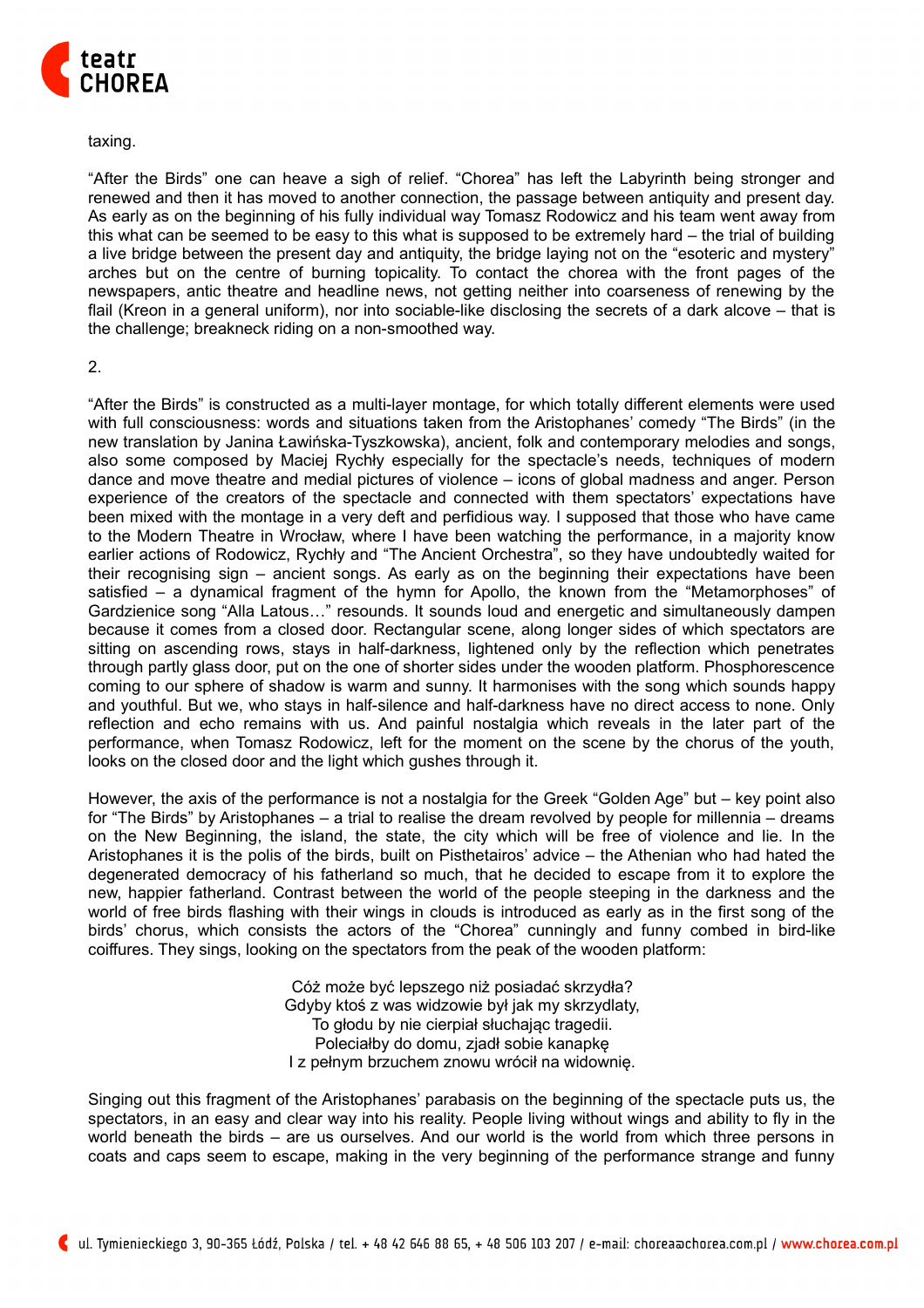

tricks with a ladder and creating paradoxical view of climbing higher but on the level (an echo of a travel of two Athenians and Tereus – a hoopoe bird from which the Aristophanes' comedy starts?). If we can tell about initial division which bears and penetrates the dramaturgy of the whole performance, it lays between the birds and us.

But this performance is only some kind of a reflection point and it does not mean that the world of the birds is homogeneous. Quite the reverse: it has its leaders and outsiders. Both functions are joint by the most standing-out from the herd the Haunted [1] (Paweł Korbus), which isolates himself from the chorus of the birds to proclaim with words of the monologue built from fragment of the parabasis and Pisthetairos' propagandist speech the superiority of birds not only above people but also gods. The Haunted feverishly, with a fast whisper tells the spectators his version of the creation of world and its history in which the birds are the oldest and the most powerful beings, thanks to their collineation with winged-as-they Eros. He proclaims a war on gods and people, simultaneously building a vision of a new civilisation, an utopian state for the chosen ones. As every prophet, he also undergoes the phase of the rejection. The chorus of the birds, formed in a military detachment marching in fours in the rhythm of the contempt song, upsets the Haunted on the ground a few times and walks on him. On the end of the performance it lifts him with his arms spreaded out in the act of passion and adoration.

This sequence ends with violent break of rhythm. The chorus (herd) falls down on ground and lays without strength, grotesque in a bit in its weakness. It looks like the trial taken out by the Haunted finishing with defeat and the birds, which few minutes earlier were his foes, are now killed allies, rebels inflicted a capital punishment.

After a moment several members of the bird herd slowly raise up, waken alive by the Nestling (Elina Georgieva Toneva) and the Bride/Skylark (Dorota Porowska-Podleśna). The herd brightens up and again prepares for building an ideal state. We are admonishing about superiority of the birds and our flimsiness but now there is a new topic in the actions of actors – marriage with the wisdom (Aristophanes' Basileia – the dispenser of the knowledge and the authority). It is caused by the dance of the Bride and the Bridegroom (T. Rodowicz). But this accord is soon drowned out by repeating earlier actions, scenes of the birds' rebellion. The Haunted tries again, he propagates his vision even more insanely. Bird commando marches once again. But the rebellion and fight do not have their initial intensity. However, a slow, almost melancholic song sang by two actors accompanies them; the song which will penetrate from this moment almost all scenes of the spectacle and long after it it will be spinning in spectators' ears and heads:

> I staje bogów nieśmiertelnych chór I z boskich ust płynie wspólna pieśń. Niesie się w dal niebian szczęśliwych wołanie.

The same song is sung in hushed tones by the birds who after the battle are again felt down on the ground. The next trial of the rebellion has been suppressed by someone who seems to have no name. Atmosphere changes, the air is permeated by bitterness, the taste of impossibility and lost dreams. It grows also from a song of Tom Waits sung by Sean Palmer. His hoarse, coming like from inferno voice accompanies the second dance of the Bride and the Bridegroom. This is one of the most beautiful scenes of the spectacle. In the dance of Porowska and Rodowicz there is an amazing harmony and softness altogether, something which I would dare to call a bitter wisdom of knowledge. Trying to describe my impression of this scene I cannot find a better way than to appeal to the Japanese aesthetic category yūgen, recognised by Zeami as the one of aims and treasures of the nō theatre. Yūgen is a delicate beauty born from discovering the heart of the matter and ability to look on the questions of this world from the distance, from outside. The dance of Porowska and Rodowicz does not remind neither Japanese, nor Greek dance at all; it is closer to dancing at the tired night time. Nonetheless, the light of a calm beauty born from the knowledge gives off.

Actions of actors carries gradually to the end of the scene opposite to the wooden platform, where a dark wall is situated, which is a base for a high choir stand on which Maciej Rychły with his instruments